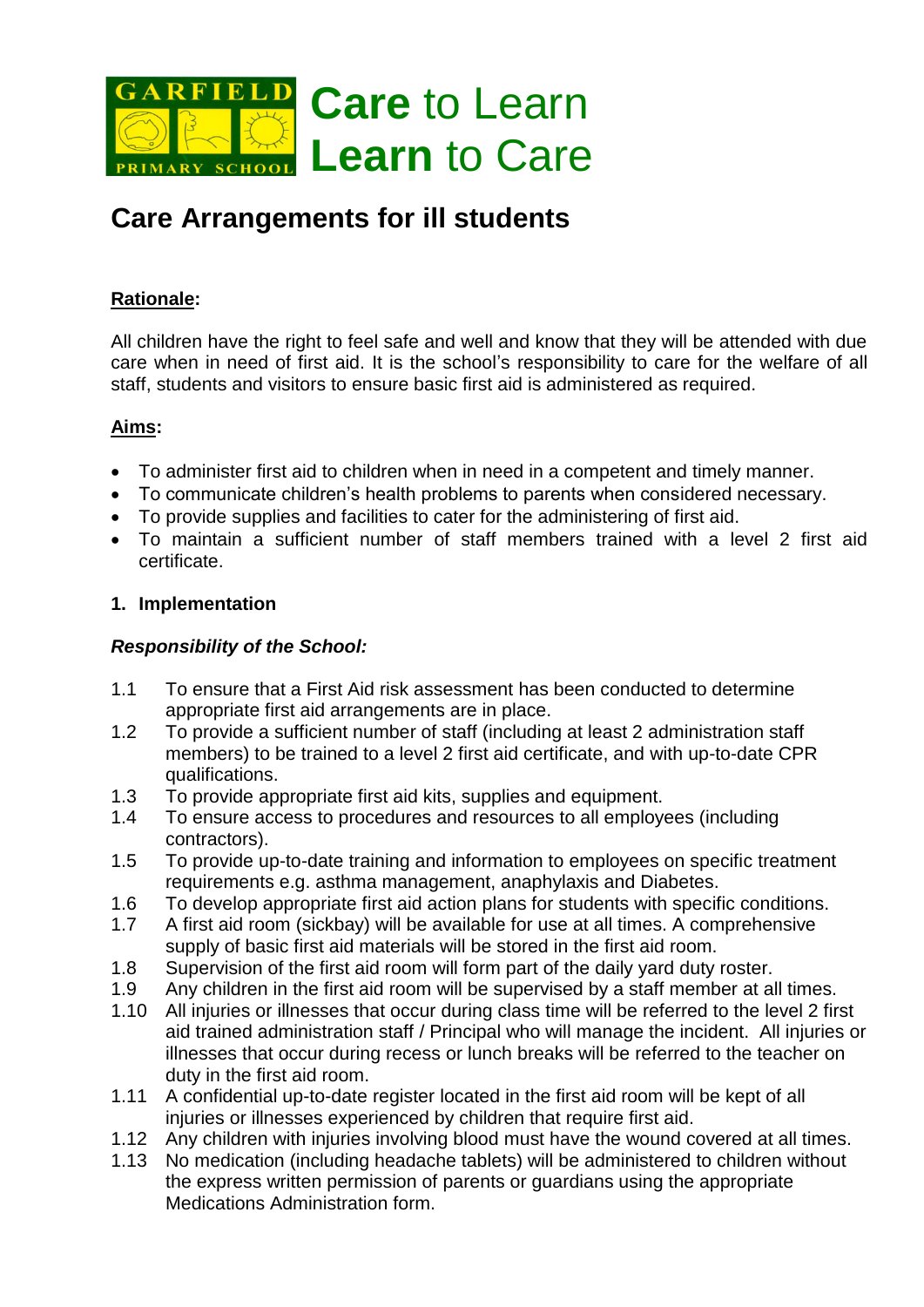- 1.14 Parents of all children who receive first aid will receive a completed form indicating the nature of the injury, any treatment given, and the name of the staff member providing the first aid. For more serious injuries/illnesses, the parents/guardians must be contacted by the administration staff so that professional treatment may be organised. Any injuries to a child's head, face, neck or back must be reported to parents/guardian. For serious injuries / illnesses, if the parent / guardian cannot be contacted the next emergency contact will be phoned.
- 1.15 Any student who is collected from school by parents/guardians as a result of an injury, or who is administered treatment by a doctor/hospital or ambulance officer as a result of an injury, or has an injury to the head, face, neck or back, or where the treating first aid staff member considers the injury to be greater than "minor" will be reported on Department of Education Incident Notification form, and entered onto CASES21.
- 1.16 Serious injuries, fatalities, or any critical incident that exposed a person to immediate risk to their health or safety must be reported to the Department of Education Emergency and Security Management Branch immediately on 9589.6266 and WorkSafe on (13 23 60) and on EduSafe and reference should be made by staff to the school's Incident Management policy.
- 1.17 Parents of ill children will be contacted to take the children home.
- 1.18 Parents who collect children from school for any reason (other than emergency or the end of the school day) must sign the child out of the school's early dismissal register maintained in the school office.
- 1.19 Staff has the authority to call an ambulance immediately in an emergency. If the situation and time permits, staff should confer with others before deciding on an appropriate course of action.

# *Responsibility of the Employees:*

- 1.20 To attend training and updates on specific conditions and treatment options/requirements.
- 1.21 To know the locations of Student Health Support Plans and Emergency Alerts Information for specific medical conditions and affected students.
- 1.22 To follow action plans when necessary and use equipment in a safe manner.
- 1.23 To provide a duty of care to students and administer first aid within the limits of skill, expertise and training.
- 1.24 Treat minor injuries and refer more serious injuries, including those requiring parents to be notified or suspected treatment by a doctor, to the administration.
- 1.25 Refer injuries or illnesses that occur during class time to the administration.
- 1.26 To follow the agreed emergency procedures already in operation.

## *Responsibility of the affected persons:*

- 1.27 To inform the school of current medical contact details concerning themselves or others initially and then on an ongoing basis as they change.
- 1.28 To assist the First Aid Officer, in consultation with their medical practitioner, in developing 'action plans'.
- 1.29 To inform the school of any prescribed medication that they need to take on the appropriate documentation. Where medication is required, detailed administration instructions should be provided and the Medical Authority Form completed.

# *Medication:*

1.30 Those students who require medication at school must have the Medical Alert plan completed.